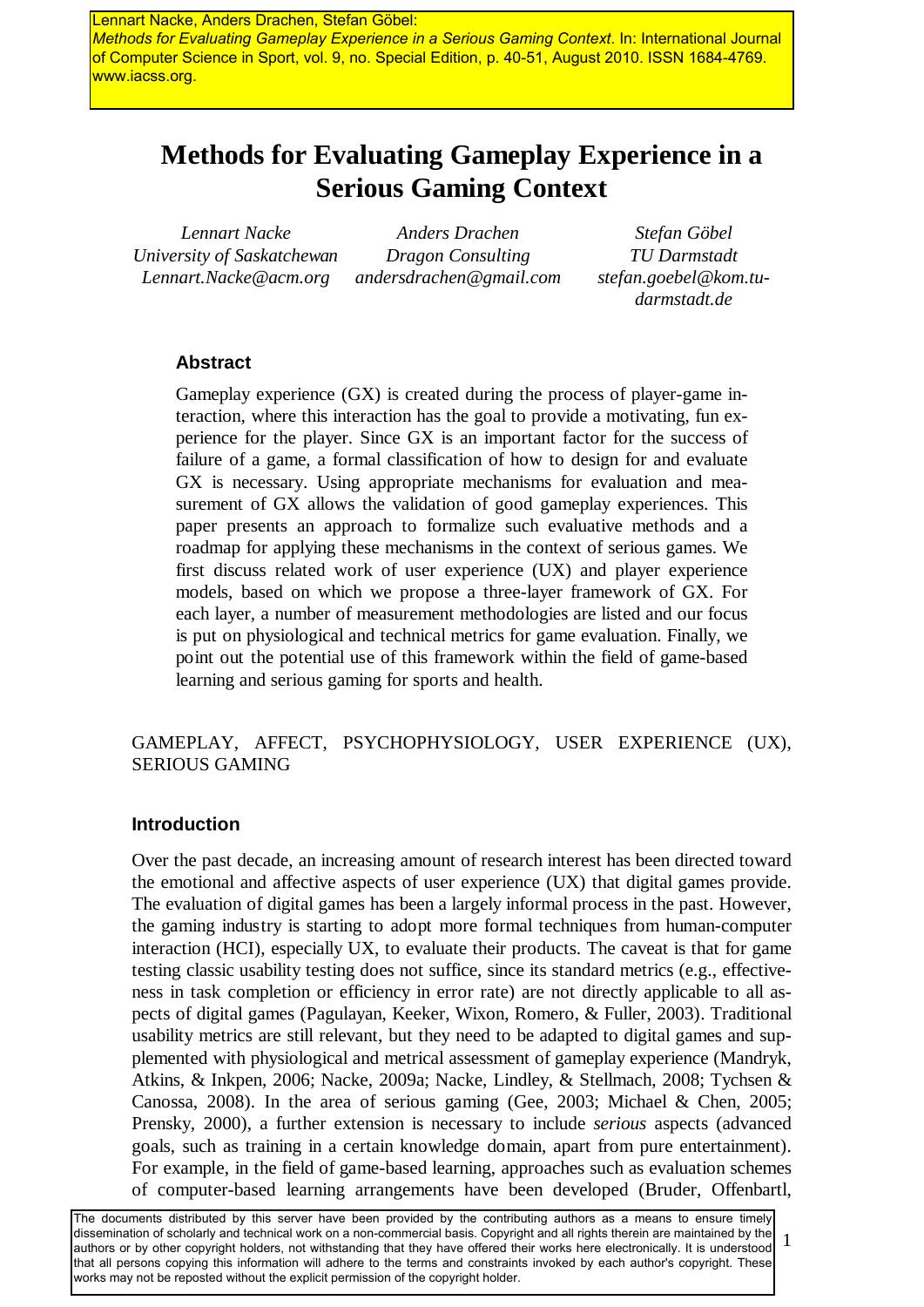Oswald, & Sauer, 2004; Bruder, Offenbartl, Oswald, Sauer, & Sonnenberger, 2005) although they lack the inclusion of UX factors (and appropriate measurement methodologies) described in this paper.

Since recently much effort has been put into broadening usability concepts to investigate UX in terms of underlying principles and action plans for improving design, similar actions are now being taken to formalize playtesting methodology during game development (Nacke, 2009b; Pagulayan, et al., 2003; Sánchez, Zea, & Gutiérrez, 2009). However, there is still a lack of concrete advice for game industry and research practice about the taxonomical relationship of different methodologies for gameplay experience assessment.

We aim here at incorporating different measurements in a broad and simplistic framework, which should include methods already in use for game evaluation. We also want to focus on presenting emerging methodologies that combine physiological and technological metrics in the different layers of our framework that provide a technology-based, but user-centered approach to evaluating games during the development process. It is our hope that by establishing emerging game evaluation methodologies and framing them, this research will be useful for game developers and researchers alike.

# **Models of User Experience**

UX has formed one of the cornerstones of HCI research in order of a decade (Law, Vermeeren, Hassenzahl, & Blythe, 2007). Thus, a variety of (A) *models* of UX and (B) considerations of *design principles* for UX, have emerged in this period of time with different foci, such as emotion, affect, experience, pleasure, hedonic qualities, and the like (Law, Roto, Hassenzahl, Vermeeren, & Kort, 2009). In this section, we show how this previous work forms the foundation for the framework that is presented here.

Aimed toward design practices, the fundamental work of Malone (1980) described what makes things fun to learn and presented a model of intrinsically motivating instruction. This has been influential in game design and game-based learning. It contains three categories of design guidelines: challenge, fantasy, and curiosity. The model is useful for the generation of design principles, but does not provide methods for evaluating UX.

Hassenzahl (2004) introduced a model (supplementing simpler and older models, e.g. Logan (1994)), which views UX from a designer and a user perspective making a distinction between the intended and apparent character of a product. Thus, he emphasizes the fact that there is no guarantee for designers to ensure their products are used or perceived as intended. The emotional personal response to a product is based on the situational context. Experience in his model is formed from the iconic value and prior memories the product triggers. Following his argumentation, a product can have pragmatic (e.g., utilitarian value) and hedonic (e.g., knowledge/skill stimulation, communication of identity, memory evocation) attributes. This model extends to games as well, since they also provide challenges, stimulation, and novelty to create personal value. However, games are primarily played for their hedonic value so that pragmatic use of play – which could be relevant for serious gaming – is often hidden underneath the pleasurable experience.

Garrett (2003) proposed a design model of UX for the web, with UX elements clustered on different layers of abstraction during the web development process. The core of the model consists of integrating UX considerations as the product development process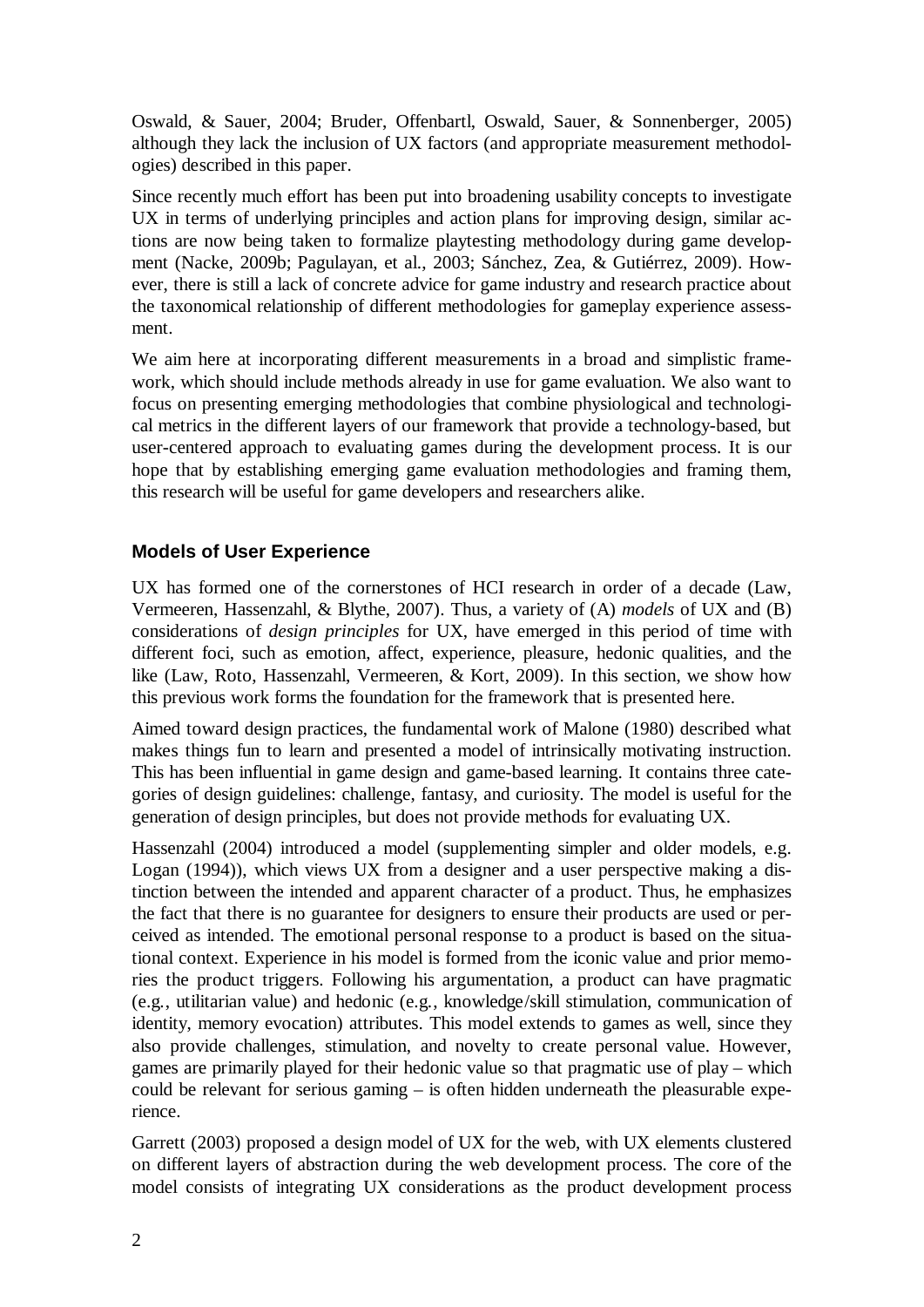moves from an abstract synergy to a concrete aesthetic surface. This notion of abstraction in modeling experience can be adapted to a game development context and inspired the abstraction dimension in the GX model that we will present in the next section.

Based on Maslow's motivational model of human needs (Maslow, 1943), Jordan (1999) proposed a hierarchical pleasure model of needs oriented toward design practices. In this model, pleasure follows from usability (which depends on functionality). He distinguishes four types of pleasure: physio-pleasure (e.g., evoked tactile and olfactory stimuli), sociopleasure (e.g., evoked by relationships, society, personal status, or indicative of social identity), psycho-pleasure (e.g., cognitive and emotional reactions), and ideo-pleasure (e.g., aesthetics and ideological value).

Few researchers have tried to explicitly model GX or in a similar vein, *playability*. The latter is a somewhat nebulous concept, which is inconsistently used in the literature (Fabricatore, Nussbaum, & Rosas, 2002; Järvinen, Heliö, & Mäyrä, 2002; Sánchez, et al., 2009) although most sources utilize the term to refer to usability testing that is not focused on interface design, but for example game pacing, difficulty balancing, game mechanics and game story.

Arhippainen and Tähti (2003) described UX as being formed via user-product interaction only. However, they included considerations of the influence of social and cultural factors on UX. The interaction of these factors was viewed as contributing to UX. A primary drawback of the model is that it lacks reflection about UX in terms of systems design. This is a subject included by Kankainen (2003), who discusses user-centered methodologies for concept-level product design. UX is defined as a result of motivated action in specific contexts. Motivation, action, and content all form the vertices of a triangle that subsumes present experience. Thereby, he adds temporality to the UX debate, indicating that previous experiences shape present experiences, which will affect future experiences. The model focuses on informing content creation by evaluating users' motivational needs and action needs. Motivational needs are hard to assess with any kind of methodology, while action needs can be evaluated during gameplay if behavior and emotional responses of players are recorded.

Fernandez (2008) also worked with the temporal dimension of UX, proposing a model of GX which is built around temporal influences *before* (i.e., antecedents), *during* (i.e., processing) and *after* (i.e., consequences) the GX occurring during player-game interaction. The model considers "fun" to be the chief component of GX, which is constructed from emotional and cognitive player responses. Game evaluation should concentrate on evaluating these. The model is too specific to account for all instances of GX and playtesting in games, thus it is a good starting point for a broader, more inclusive GX model that has a development-centric perspective on evaluation and classification of GX.

A mapping of usability to playability to evaluate UX in entertainment systems by Sánchez et al. (2009) deconstructed playability, integrating methodological considerations from the game development process. They propose six "facets of playability": Intrinsic, mechanical, interactive, artistic, intrapersonal/personal, and interpersonal/social playability. However, this model has two major limitations: 1) It is not described what process that was used to derive the game playability concepts from desktop usability definitions; 2) The model introduces unclear concepts of playability that are in turn defined using other conceptual descriptions, which are empirically unsupported.

Qualitative playability evaluation in other research studies provides criteria with which a product's gameplay or interaction can be evaluated. Järvinen et al. (2002) proposed four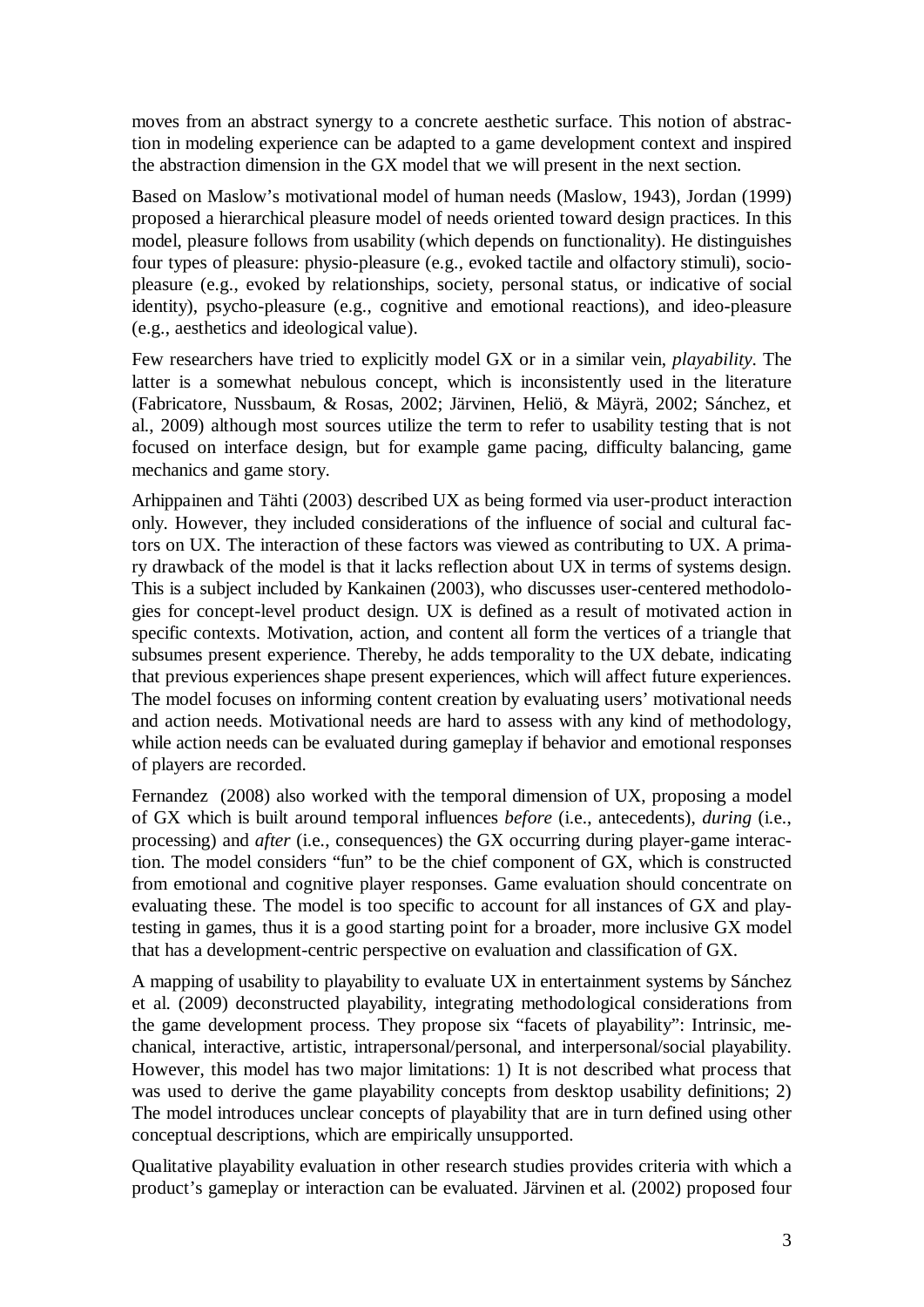components of playability each relating to formal aspects (i.e., functional) and informal aspects (i.e., experiential) of games. The challenge for qualitative playability evaluation is that most of them rely on expert evaluations.

One of the few practical approaches to playability evaluation is the use of sets of design heuristics. A few sets have been proposed for digital games. For example, Desurvire, Caplan, and Toth (2004) discussed four game heuristic categories: game play, game story, game mechanics, game usability. Korhonen and Koivisto (2006) presented playability heuristics modules for game usability, mobility and gameplay. Heuristics-based evaluation permits the development of a detailed understanding of the conceptual and individual factors determining gameplay, with the limitation that the approach relies on experience of the evaluator.

Fabricatore et al. (2002) used grounded theory to create a qualitative model of GX, which focuses on utilizing the opinions of players to develop design guidelines, which conceptualize individual playing preferences. A substantial body of work within the game studies field has been focused on conceptualizing and analyzing theoretical constructs, which are likely part the gameplay experience, such as flow (Cowley, Charles, Black, & Hickey, 2008; Sweetser & Wyeth, 2005), immersion (Ermi & Mäyrä, 2005; Jennett, et al., 2008), frustration (Gilleade & Dix, 2004), enjoyment (Gajadhar, de Kort, & IJsselsteijn, 2008; Klimmt, 2003), presence (Slater, 2002) and spatial presence (Wirth, et al., 2007), and so forth. The focus of this article is on providing a broad categorical model of GX, so that a detailed discussion of all these experiential constructs is beyond its scope.

Nacke (2009b) proposed a practice-oriented model that focused on describing playtesting in game development, classifying game usability into evaluations of technology (i.e., system quality), player (i.e., gameplay quality), and community (i.e., social quality). Analysis of the technology is handled by quality assurance team, player analysis by a UX team, and community analysis is done in sociological studies. The model comes close to Garret's (2008) description of UX design for the web, and is organized in layers similarly to the approaches in UX that are described above. It provides a starting point for the abstraction dimension of the model proposed in the next section.

Three important threads of UX research are apparent in the currently available literature: 1) The requirement for addressing human needs beyond the instrumental; 2) Affective and emotional aspects of interaction, and 3) The nature of UX itself (Hassenzahl  $\&$ Tractinsky, 2006).

This provides two motivations for the framework presented here: (1) Providing a frame for technological methods that enable behavioral modeling of player-game interaction and (2) Providing a frame for evaluation of affect and cognition of player-game interaction. Different UX models and approaches for projecting UX in games have been discussed. However, none of these has taken an *inclusive* theoretical stance with focus on the game system, the player, and the context of play – especially in serious gaming environments such as game-based learning or games for sports and health, where the context is key to the training experience. Similar to product experience in general, GX is very complex, since player personas and profiling (also including individual background knowledge for educational games or the health and fitness status of a player being relevant for sports and health games); individual expectations based on past experiences are all factors contributing to it. Existing models also do not include recommendations about which methods are useful for measuring within different frames of UX or GX. Our model provides such recommendations within classifying frames of GX.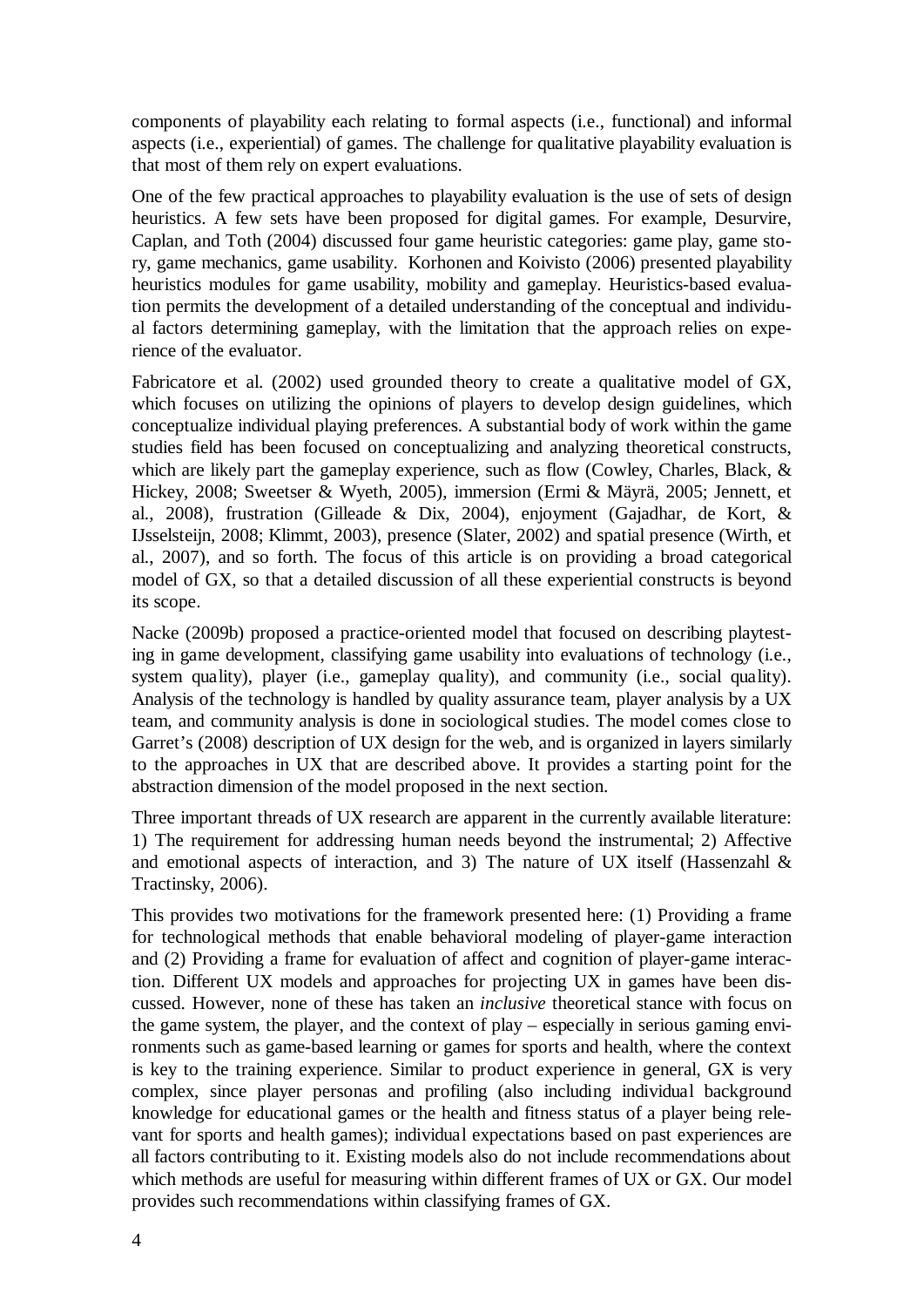#### **Measuring Gameplay Experiences**

The digital game development process is usually iterative and product-focused. Thus, testing of game systems has classically been carried out by quality assurance groups with a focus on finding bugs in the software and has been synonymous with assuring technical quality of the digital game. Playtesting with user-focus on the player has long been performed with a high degree of informalism (e.g. recruiting testers from within the game development studio). Today we see playtesting adopt strategies from HCI and usability for developing inclusive player-game evaluation instrumentation (Isbister  $\&$  Schaffer, 2008; Kim, et al., 2008; Pagulayan, et al., 2003).

There are three methodological categories for experiences that surround digital games: the quality of the product (game system experience), the quality of human-product interaction (individual player experience), and the quality of this interaction in a given social, temporal, spatial or other context. All of these qualities will determine different layers of gameplay experience over time (since time is an important influence factor, which is subsumed in all the frames) and all of them can be assessed during the game development process. Figure 1 shows how these methodological gameplay experience layers interact in game development. For example, what the developer implements in the game system affects player experience. The contextual effects on player experience are diverse, such as presence of other players, physical health conditions, time of day, and many others.



**Figure 1.** Three methodological frames of gameplay experience in the game development process. For example, game system experience methods are concerned with functional testing of the game; player experience methods ideally use sensor technology (or usability and playtesting) to assess emotion and enable player-game interaction, and finally logging metrics methods (among others) enable assessing game context experience.

Game developers currently have primarily influence on game system experience by refining and testing the game software and by balancing the game system variables. Systematic balancing of gameplay requires either a very good knowledge of the preferences of a targeted user base or the application of scientific methods to evaluate user preferences, emotions, and behavior. This affects the layer of individual player experience, which models the reception and effects, the game mechanics, dynamics, and aesthetics have on a player. Thus, game developers can only indirectly influence this layer of game expe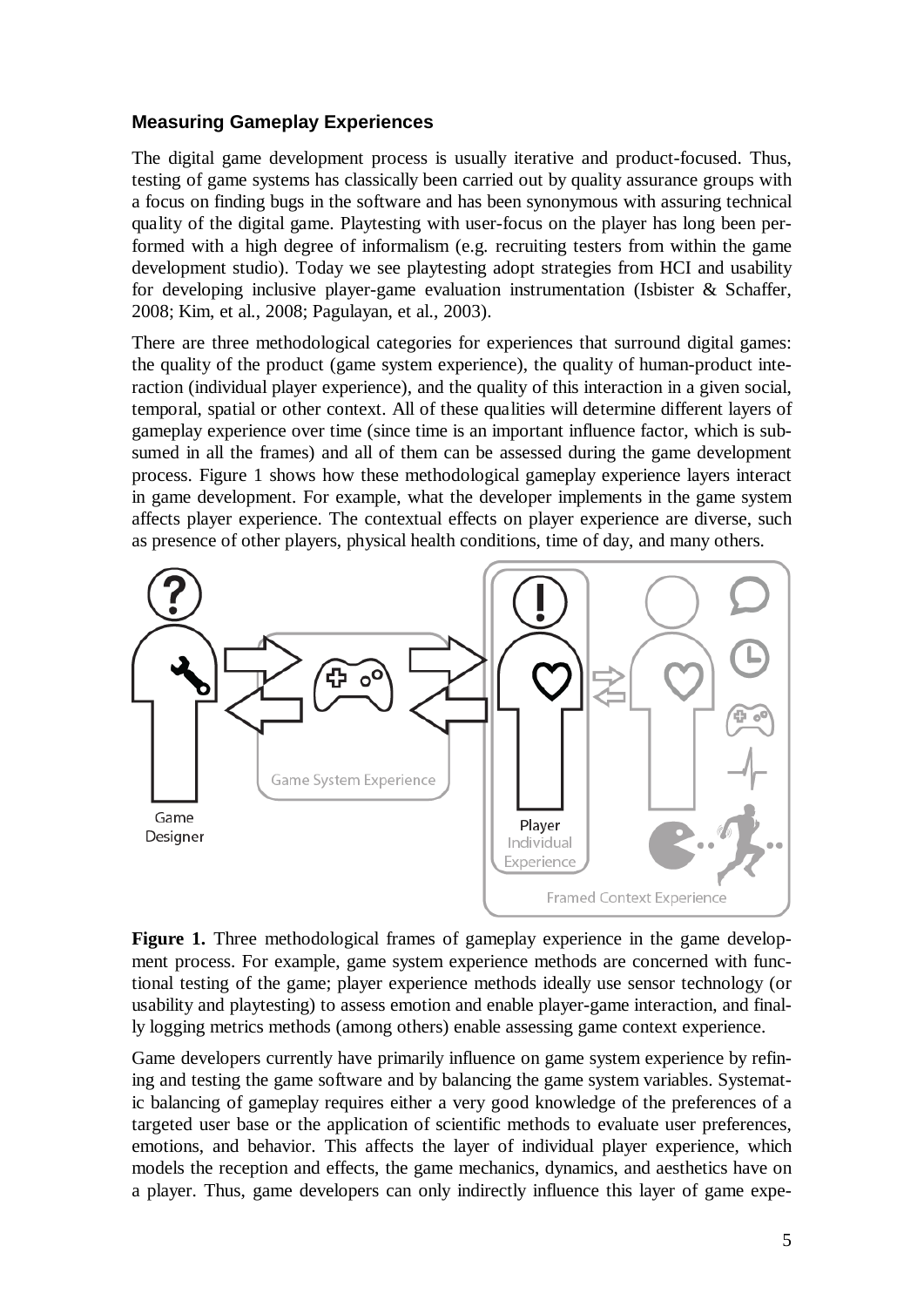rience, for example by player modeling in the game system (Drachen, Canossa, & Yannakakis, 2009) or by providing adaptive technologies (e.g., macro and micro adaptation) in digital educational games (Göbel, Mehm, Radke, & Steinmetz, 2009; Peirce, Conlan, & Wade, 2008). This is also the layer where affective studies allow a prominent assessment of player emotion and cognition using psychophysiological methodology. Finally, the individual experience is also affected by the context in which playing happens. This can for example relate to playing in a social context that might amplify emotions (e.g., playing a party/exergame such as *Wii Sports* in a competitive multi-player scenario vs. playing a health game such as *Wii Fit* in a stand-alone mode), it might also relate to the temporal change of experience if a game is played more than one time and affection becomes intertwined with the experiential memory of playing a certain part or sequence in the game and the actual experience, which is elicited when the game is played again. The experience is then framed in a context. This context can only be mar-ginally influenced by game developers through providing additional tie-in experiences<sup>[1](#page-5-0)</sup>. In the following sections, we will look at methodologies that operate on the three different levels of the framework.

### **Assessing Game System Experience**

Methodologies for assessing game system experience come from regular software and traditional game testing. They are often explicitly included in the game development process (at least by larger companies) and make sure the functional level on which the game system operates is correct. We will only briefly review these. Unit testing (i.e., automated testing of the program code), stress testing (i.e., testing of software or hardware limitations), soak testing, compatibility testing, regression testing, bug tracking, localization testing, open beta-testing, gameplay metrics (i.e., event- and location-based metrics allow the tracking of user behavior in the game, which can then feedback into the design process to balance out a certain level based on statistical data).

### **Assessing Individual Player Experience**

An important issue preventing successful evaluation of digital games is the inability to successfully cater to individual emotions. New sensor technology and behavioral tracking enable us to model and assess player cognition and emotion during gameplay. Some examples of novel methodologies used here include:

- **Psychophysiological player testing**. These are controlled measures of gameplay experience usually deployed in a laboratory with the benefit of covertly assessing physical reactions of players.
	- o Electromyography (**EMG**) is a measurement technology for recording the electrical activation of muscles. Basic emotions are well reflected in facial expressions. This allows a mapping of emotions in the valence dimensions of the circumplex model of affect (Russell, 1980).
	- o Measurement of electrodermal activity (**EDA**) is one of the easiest and therefore most commonly used psychophysiological methods. The measured increased sweat gland activity is directly related to physical arousal.

<span id="page-5-0"></span><sup>&</sup>lt;sup>1</sup> For example, the Xbox Live Pub Games of Fable II are a tie-in to the full game. They provide people that like the casual experiences of these games with a different experience than playing the full game, potentially evoking curiosity for the full game.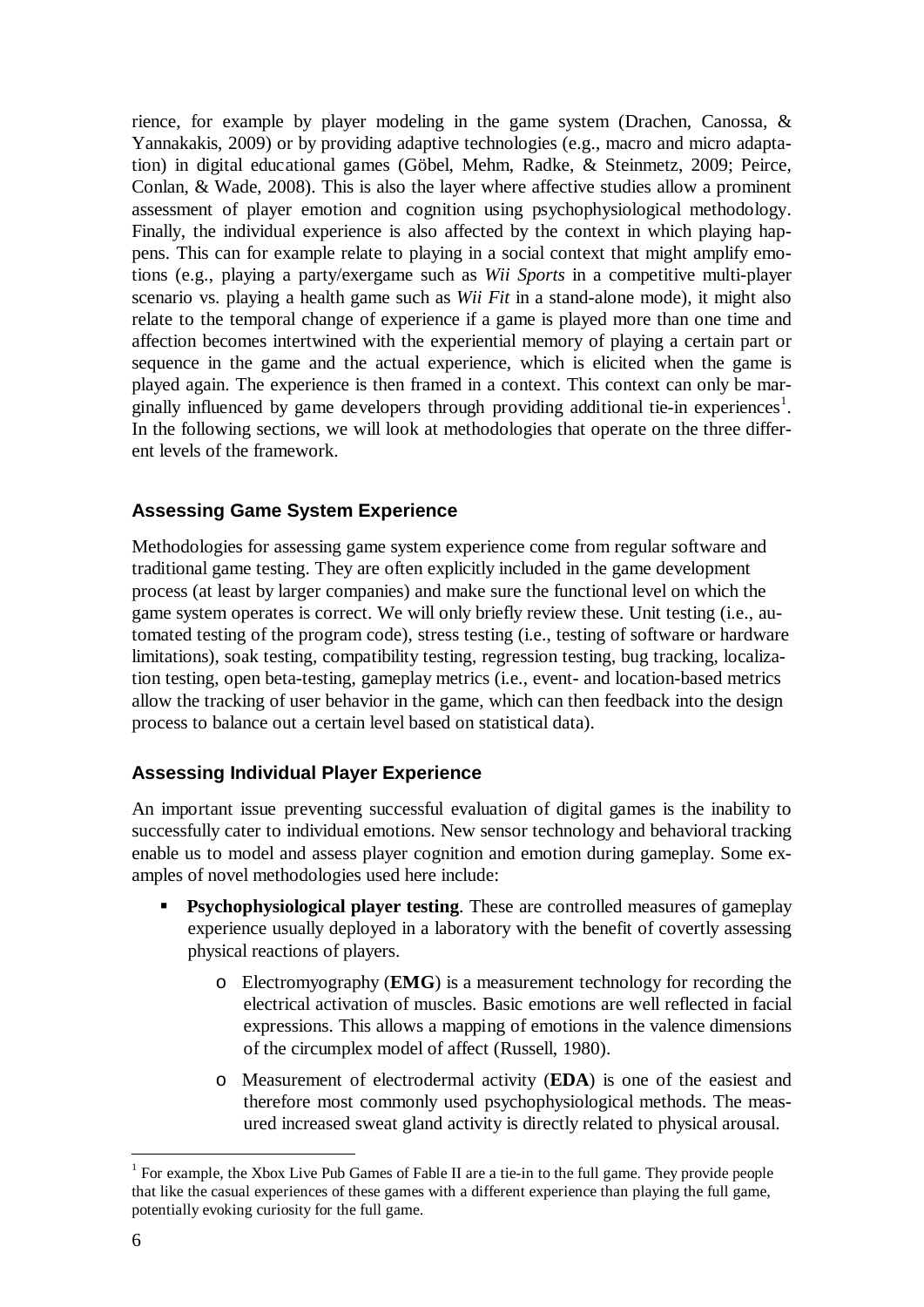- o Electroencephalography (**EEG**) requires the participant to wear scalp electrodes. Brain waves are usually described in terms of frequency bands, such as alpha (e.g., 8-14 Hz).
- o Functional magnetic resonance imaging (**fMRI**), positron emission tomography (**PET**) and functional near-infrared spectroscopy (**fNIR**) are other non-invasive techniques for measuring brain activation. The former two have major limitations in deployment and are hardly used in UX research, while fNIR has recently received more attention from the HCI community.
- **Eye Tracking**. Eye Trackers measure the saccades (fast movements) and fixations (dwell times) of human gaze. Due to the relationship between eye fixations and attentional focus, we are able to infer and visualize cognitive and attentional processes in virtual environment exploration (Stellmach, Nacke, & Dachselt, 2010)
- **Persona Modeling**. "Play-personas" are partly data-driven and constructed. Persona models can be compared with user behavior metrics and prompt changes in the game design (Drachen, et al., 2009; Tychsen & Canossa, 2008).
- **Game Metrics Behavior Assessment**. Instrumentation data ideally log any action the player takes while playing, such as input commands, location, events, or interaction with in-game entities. As an analysis tool, metrics supplement existing methods of game user research by offering insights into how people are actually playing the games under examination (Tychsen & Canossa, 2008).
- **Player Modeling.** Research based on AI is using neural networks and cognitive theories to model and react to player behavior, with the goal to develop adaptive games. Models of players based on behavior and responses to different in-game situations, form the basis for how the game should adapt in real time (Drachen, et al., 2009).
- **Qualitative interviews and questionnaires**. Semi-quantitative and qualitative approaches traditionally form the basis for user-feedback gathering in game development. Surveys have been focused on the enjoyment-aspects of UX in games, but recent developments have included dimensions such as tension, frustration, or negative affect. Using surveys during natural breaks in the gameplay action is usually the preferred method of deployment.
- **RITE Testing**. Rapid Iterative Testing and Evaluation was developed by Microsoft Game User Research (Medlock, Wixon, Terrano, Romero, & Fulton, 2002). The approach specifies data analysis after each participant or at the end of the testing day with changes to the interface or the game design being made rapidly after a solution is found. This allows iterative improvement of game designs during the development process.

### **Assessing Player Context Experience**

Playing context is not often evaluated by game development studios, but has been the focus of research efforts, mainly from empirical and sociological perspectives. This is especially common in testing mobile games, where the context of the game has a large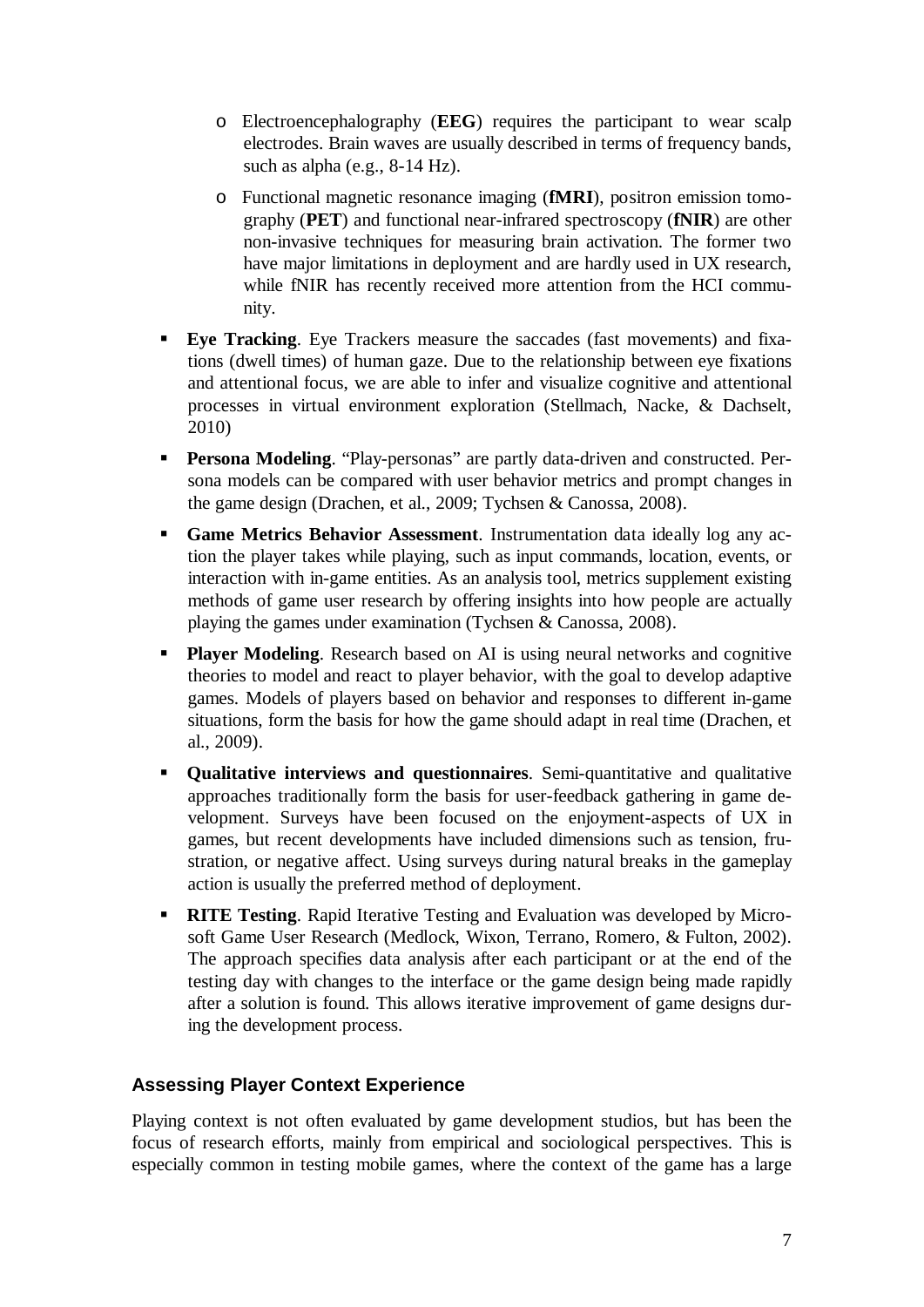influence on how the game is perceived (Korhonen & Koivisto, 2006). Examples of methodologies used here include:

- **Ethnography**. Ethnographic methods attempt to record practices of a certain population acknowledging the impossibility for the researcher to be a transparent observer but instead treasure the impact that the act of observing has on the studied population.
- **Cultural debugging**: Testing conducted to assess how and if culturally arbitrary conventions are understood in different contexts. For example in Deus Ex 3, a receptionist was not perceived as such outside of the US because of cultural conventions.
- **Playability Heuristics**. Playability heuristics can be implemented quickly and cheaply into the game development process. There a few sets of specialized heuristics for use in game development (Desurvire, et al., 2004; Korhonen & Koivisto, 2006). Expert reviews with heuristics have been presented for action games, based on technical game review scores, and for game-based learning applications. The main benefits of heuristic methods are that they are time and cost efficient.
- **Qualitative interviews and questionnaires**. Used to assess context and social impact on individual player experience in a similar capacity as in the UX assessment at the individual player experience level.
- **Multiplayer game metrics.** Similar as for player experience, the social experience can be modeled using gameplay metrics to study the interaction of several players depicted the interaction log.

# **Applying the Framework to Serious Games**

Serious games have been used before as motivators for learning (Gee, 2003; Prensky, 2000) and for healthy, sportive activity (Baranowski, Buday, Thompson, & Baranowski, 2008; Wiemeyer, 2009). The sensor technology and the psychophysiological (measurement) methods discussed within our proposed framework provide great possibilities in such application scenarios, both (1) to enhance adaptation and personalization of existing games and systems during play and (2) to evaluate the effectiveness of serious games in general. The following two examples come from ongoing research activities of the serious gaming group at TU Darmstadt and we will apply our framework to these examples.

• In *80Days*<sup>[2](#page-7-0)</sup> different game modes (relaxed, driven and hectic version) are used to match player characteristics (taken from a player questionnaire administered before the educational game starts) as good as possible. For example, players familiar with action games receive the arousing or hectic version with exciting music, (artificial) time pressure and alien opponents chasing them by default, whilst casual gamers without an affinity for (action) gaming and interactive media play a relaxed version at first. Then, during gameplay, individual player experience is evaluated by classical event logging mechanisms and user interactions with the system. By using the GX framework from this paper, we can decide to add some of the above methods for evaluating individual player experience. For example,

<span id="page-7-0"></span> <sup>2</sup> For more information about the game see [http://www.eightydays.eu](http://www.eightydays.eu/)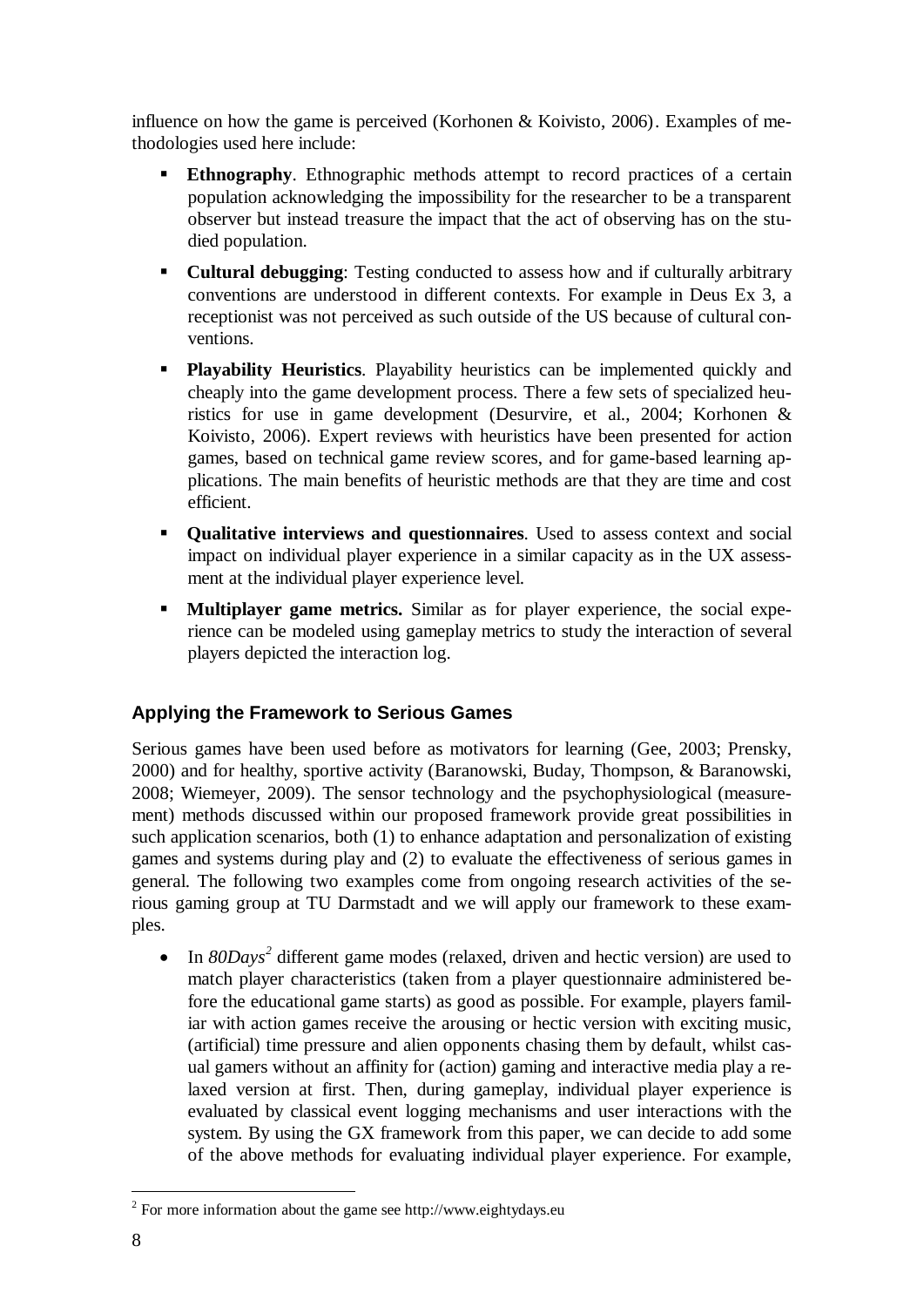we will check the emotional state of players and the appropriateness of particular game modes or of switching modes during play. Similar, the assessed player experience might be considered in real time during gameplay to determine how an educational game continues during play (i.e., macro adaptation; sequencing of learning objects and learning units/game levels) or how a learning unit/object is presented (i.e., level of interactivity, use of digital media; interaction templates, more specifically micro adaptation).

• In *motivation60*<sup> $+$ <sup>[3](#page-8-0)</sup> the overall aim is to provide and to combine sensor technol-</sup> ogy and game-based concepts in order not only to monitor the health status of (elderly) users, but also to motivate the *silver generation* to do sports regularly, in a sustainable manner. Here, in addition to sensor technology for the measurement of vital parameters such as the heart rate and other psychophysiological methods would provide a motivating insight into the affective player experience and "soft factors" such as emotion, fun, arousal, stress, and others. These GX parameters are highly relevant for the success or failure of game design and subsequently for a long-term, sustainable motivation and effectiveness of sports/health games.

The individual player experience is important in serious gaming, since this frame is where an effect of the serious game on behavioral change in the player can be witnessed. It depends on the kind of serious game that should be tested, which evaluative UX measure is preferred, but our recommendation is that affective measures should be used when probing for effectiveness of game-based learning applications for example.

## **Conclusion and Future Work**

In brief, UX evaluation of gameplay can be categorized in three GX frames. Game system experience methods work on the functional level of assessing the functional capacity of the game system, game engine, or level data to balance the game design. Player experience methods evaluate the emotional or cognitive impact that a game or certain events or entities in a game have on a player, ideally by using quantifiable, objective, and physiological methods. Finally, context experience methods are suited for studying the interaction of player in a co-located or co-present game environment, taking into account the sociological impact of game mechanics and player behavior. Ideally, those methods allow balancing and tuning of the game during and after game development to improve the experience and contextual or personal value that a game can provide to its players.

The individual player experience is especially important in serious gaming, since this frame is where we want to use a serious game to foster learning and behavioral changes. It depends on the kind of serious game that should be tested, which evaluative UX measure is chosen, but our recommendation is that affective measures are ideal for evaluating the effectiveness of motivation to play game-based learning applications or games for sports and health. While these measures might focus on emotional assessment, we assume that a link between positive emotion and long-term storage and recall of information in the brain exists, which future studies will investigate using the methods presented in this framework.

Further research will be investigating qualitative and quantitative evaluation studies for serious games domains. In a first step, comparative studies of *80Days* with different

<span id="page-8-0"></span> <sup>3</sup> For more information about the project se[e http://www.motivotion.org](http://www.motivotion.org/)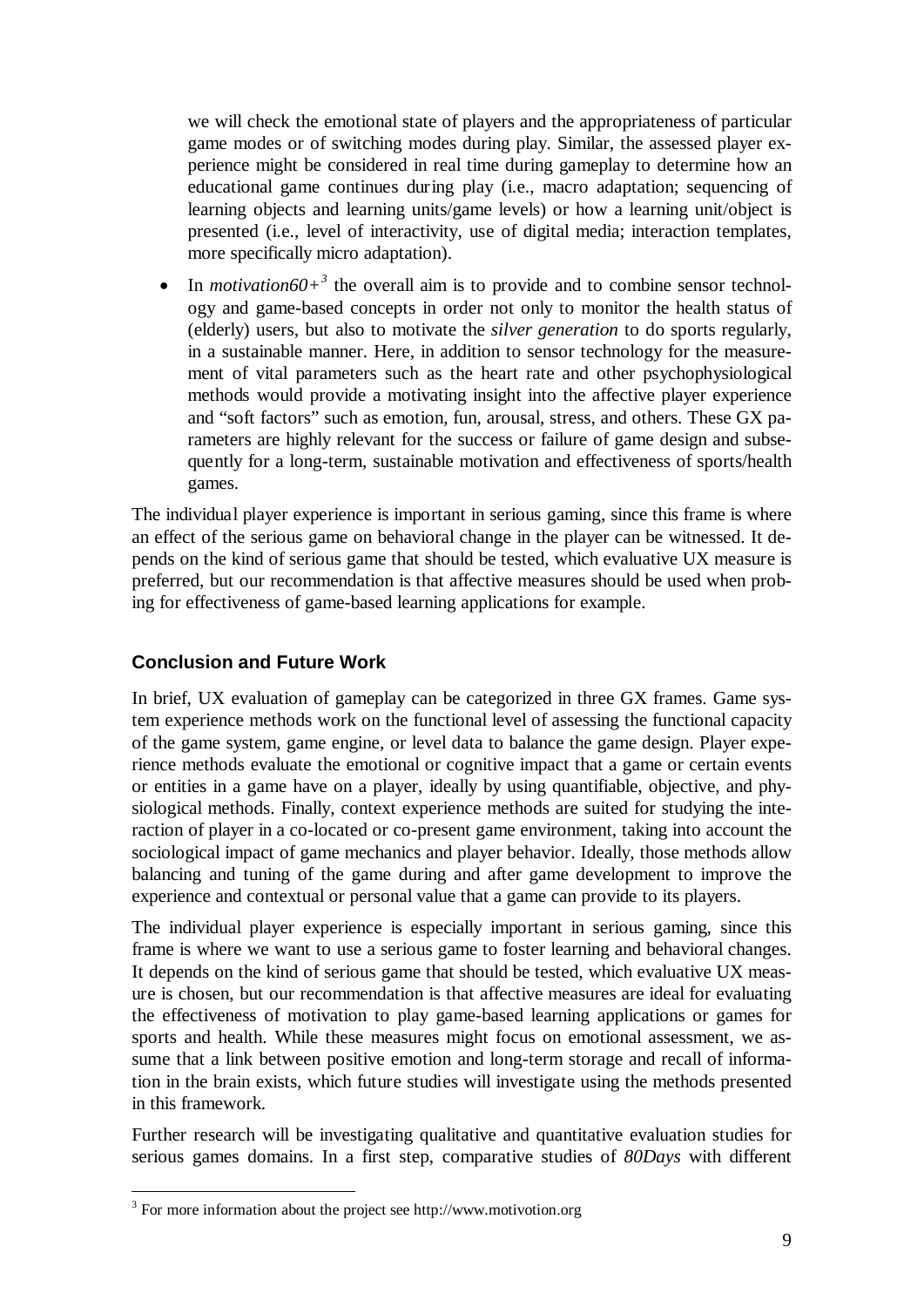game modes and classical evaluation mechanisms (questionnaires, interviews, assessment) will be carried out to receive valid feedback about usage effects of different game modes and the overall effectiveness of learning. Finally, another goal is to find a correlation between fun, identification in games and (successful) learning. Similar, in *motivotion60+,* the aim is to correlate the intensity and duration of movements in exergaming with the attractiveness and fun of a sports or health game.

#### **References**

- Arhippainen, L., & Tähti, M. (2003). *Empirical Evaluation of User Experience in Two Adaptive Mobile Application Prototypes* MUM 2003. Proc. of the 2nd Int. Conf. on Mobile and Ubiquitous Multimedia, Norrköping, Sweden.
- Baranowski, T., Buday, R., Thompson, D. I., & Baranowski, J. (2008). Playing for real. Video games and stories for health-related behavior change. *American Journal of Preventive Medicine, 34*(1), 74–82.
- Bruder, R., Offenbartl, S., Oswald, K., & Sauer, S. (2004). *Third party certification of computer-based learning environments.* EISTA: Int. Conf. on Education and Information Systems: Technologies and Applications, Orlando, Florida.
- Bruder, R., Offenbartl, S., Oswald, K., Sauer, S., & Sonnenberger, J. (2005). Qualität von computergestützten Lernumgebungen beurteilen: ein ganzheitliches Konzept [Judging the quality of computer-based learning environments: a wholistic concept]. *Thema Forschung: E-Learning, 1*(2005), 62-65.
- Cowley, B., Charles, D., Black, M., & Hickey, R. (2008). Toward an understanding of flow in video games. *Computers in Entertainment, 6*(2), 1-27.
- Desurvire, H., Caplan, M., & Toth, J. A. (2004). *Using heuristics to evaluate the playability of games.* CHI '04 extended abstracts, Vienna, Austria.
- Drachen, A., Canossa, A., & Yannakakis, G. N. (2009). *Player Modeling using Self-Organization in Tomb Raider: Underworld.* Proc. of IEEE CIG 2009, Milano, Italy.
- Ermi, L., & Mäyrä, F. (2005). *Fundamental Components of the Gameplay Experience: Analysing Immersion.* Proc. of DiGRA.Vancouver, BC, Canada.
- Fabricatore, C., Nussbaum, M., & Rosas, R. (2002). Playability in video games: a qualitative design model. *Human-Computer Interaction, 17*(4), 311-368.
- Fernandez, A. (2008). Fun Experience with Digital Games: A Model Proposition. In O. Leino, H. Wirman & A. Fernandez (Eds.), *Extending Experiences: Structure, Analysis and Design of Computer Game Player Experience* (pp. 181-190). Rovaniemi, Finland: Lapland University Press.
- Gajadhar, B. J., de Kort, Y. A. W., & IJsselsteijn, W. A. (2008). *Shared Fun Is Doubled Fun: Player Enjoyment as a Function of Social Setting.* Proc. of Fun and Games 2008, Eindhoven, The Netherlands, Oct. 20-21, 2008.
- Garrett, J. J. (2003). *The Elements of User Experience: User-Centered Design for the Web*. Berkeley, CA, USA: New Riders.
- Gee, J. P. (2003). *What video games have to teach us about learning and literacy*. New York, NY, USA: Palgrave Macmillan.
- Gilleade, K. M., & Dix, A. (2004). *Using frustration in the design of adaptive videogames.* Proc. of ACE 2004, Singapore.
- Göbel, S., Mehm, F., Radke, S., & Steinmetz, R. (2009). *80days: Adaptive Digital Storytelling for Digital Educational Games.* Proc. of 2nd Int. Workshop on Story-Telling and Educational Games (STEG'09), Aachen, Germany.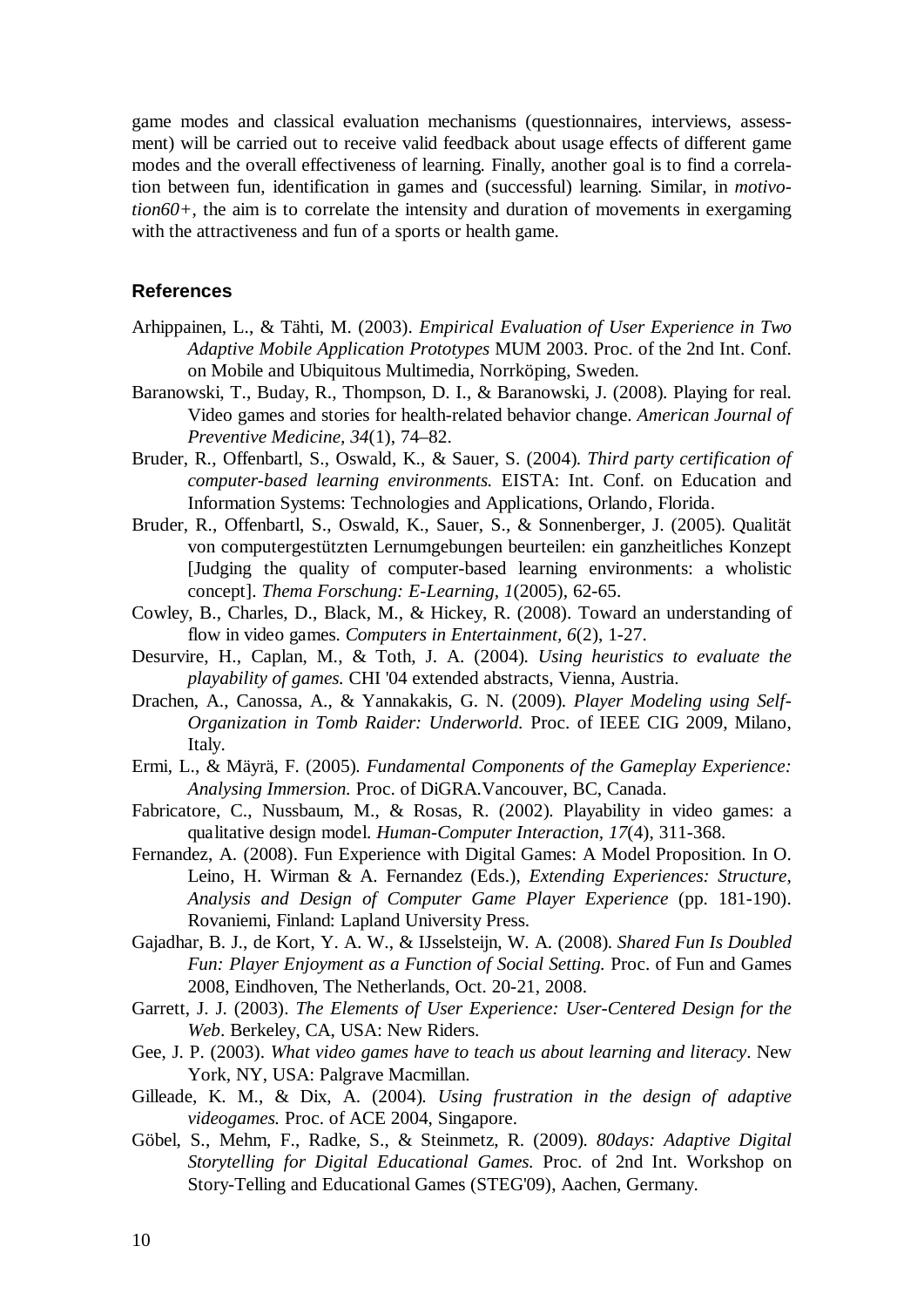- Hassenzahl, M. (2004). The thing and I: understanding the relationship between user and product. In M.Blythe, C. Overbeeke, A. F. Monk & P. C. Wright (Eds.), *Funology: From Usability to Enjoyment* (pp. 31-42). Norwell, MA, USA: Kluwer Academic Publishers.
- Hassenzahl, M., & Tractinsky, N. (2006). User experience a research agenda. *Behaviour & Information Technology, 25*(2), 91-97.
- Isbister, K., & Schaffer, N. (2008). *Game Usability: Advice from the experts for advancing the player experience*. Burlington, MA: Morgan Kaufmann.
- Järvinen, A., Heliö, S., & Mäyrä, F. (2002). *Communication and Community in Digital Entertainment Services* (Prestudy Research Report). Hypermedia Laboratory, University of Tampere.
- Jennett, C., Cox, A. L., Cairns, P., Dhoparee, S., Epps, A., Tijs, T., et al. (2008). Measuring and defining the experience of immersion in games. *International Journal of Human-Computer Studies, 66*, 641-661.
- Jordan, P. W. (1999). Pleasure with Products: Human Factors for Body, Mind and Soul. In W. S. Green & P. W. Jordan (Eds.), *Human Factors in Product Design: Current Practise and Future Trends* (pp. 206-217). UK: Taylor & Francis.
- Kankainen, A. (2003). *UCPCD: User-centered product concept design.* Proc. of Conf. on Designing for User Experiences, San Francisco, CA, USA.
- Kim, J. H., Gunn, D. V., Schuh, E., Phillips, B., Pagulayan, R. J., & Wixon, D. (2008). *Tracking real-time user experience (TRUE): a comprehensive instrumentation solution for complex systems.* Proc. of CHI 2008, Florence, Italy.
- Klimmt, C. (2003) . *Dimensions and Determinants of the Enjoyment of Playing Digital Games: A Three-Level Model.* Proc. of Level Up: DiGRA, Utrecht.
- Korhonen, H., & Koivisto, E. M. I. (2006). *Playability heuristics for mobile games.* Proc. of 8th conf. on HCI with Mobile Devices and Services, Espoo, Finland.
- Law, E., Vermeeren, A. P. O. S., Hassenzahl, M., & Blythe, M. (2007). *Towards a UX manifesto.* Proc. of HCI 2008: People and Computers XXI: HCI...but not as we know it - Volume 2, Swinton, UK.
- Law, E. L.-C., Roto, V., Hassenzahl, M., Vermeeren, A. P. O. S., & Kort, J. (2009). *Understanding, scoping and defining user experience: a survey approach.* Proc. of CHI 2009, Boston, MA, USA.
- Logan, R. J. (1994). Behavioral and Emotional Usability: Thomson Consumer Electronics. In M. Wiklund (Ed.), *Usability in practice: how companies develop user-friendly products* (pp. 59-82). San Diego, CA, USA: Academic Press.
- Malone, T. W. (1980). *What makes things fun to learn? heuristics for designing instructional computer games.* Proceedings of the 3rd ACM SIGSMALL Symposium, Palo Alto, CA, United States.
- Mandryk, R. L., Atkins, M. S., & Inkpen, K. M. (2006). *A Continuous and Objective Evaluation of Emotional Experience with Interactive Play Environments.* Proc. of CHI 2006, Montréal, Québec, Canada.
- Maslow, A. H. (1943). A Theory of Human Motivation. *Psychological Review, 50*(4), 370-396.
- Medlock, M. C., Wixon, D., Terrano, M., Romero, R. L., & Fulton, B. (2002). *Using the RITE method to improve products: A definition and a case study.* Proc. of UPA 2002, Orlando, Florida, USA.
- Michael, D. R., & Chen, S. L. (2005). *Serious games: Games that educate, train, and inform*. Boston, MA: Thomson Course Technology.